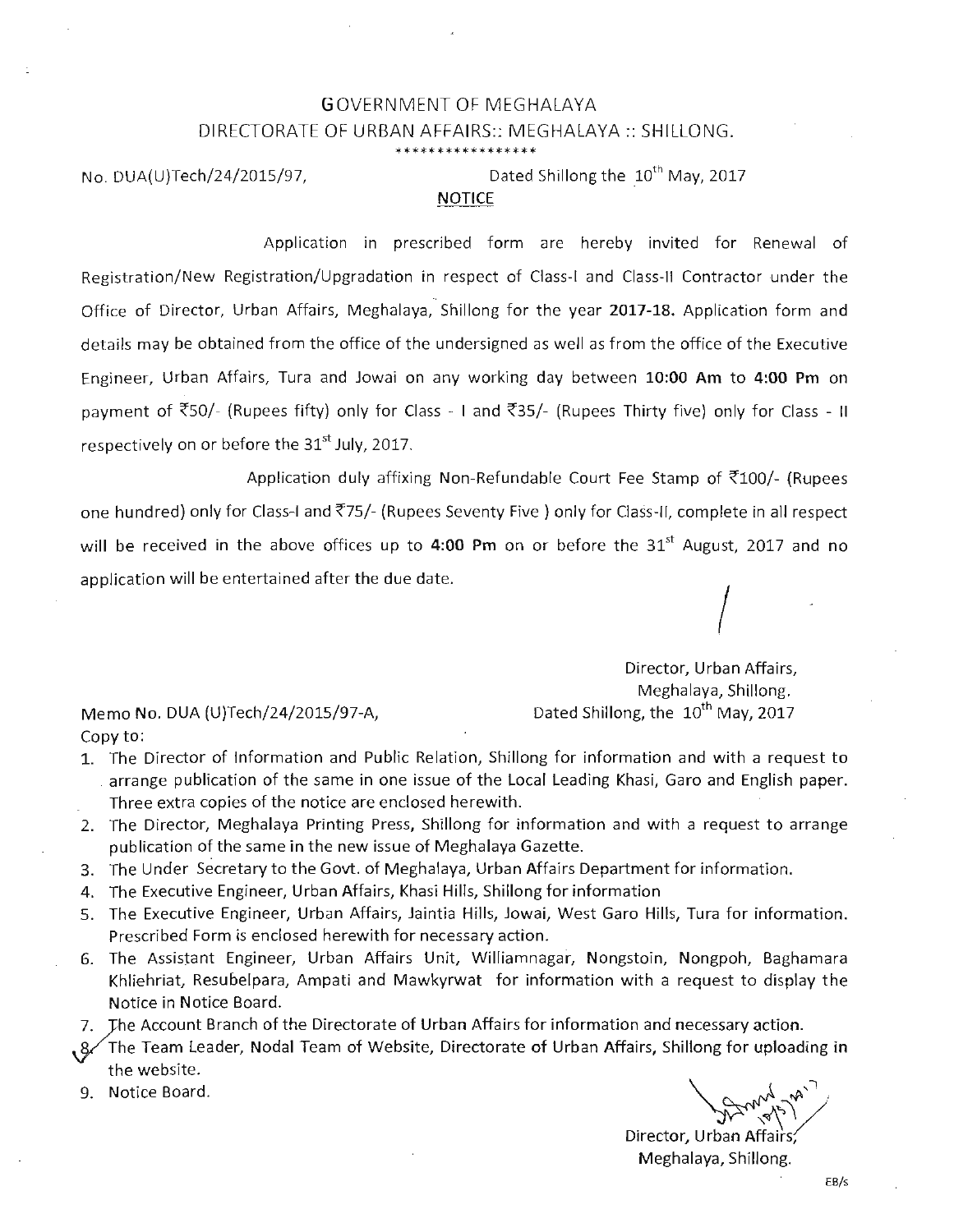## **NEW REGISTRATION**

|                                                                 | Application for New Registration of Contractor in Class-I & II under<br>the Directorate of Urban Affairs, Shillong.                   |  |  |                        |  |  |  |
|-----------------------------------------------------------------|---------------------------------------------------------------------------------------------------------------------------------------|--|--|------------------------|--|--|--|
|                                                                 |                                                                                                                                       |  |  | Photo                  |  |  |  |
|                                                                 |                                                                                                                                       |  |  |                        |  |  |  |
| 1                                                               | Name of the Applicant                                                                                                                 |  |  |                        |  |  |  |
| $\overline{c}$                                                  | Father's/Mother's name in case of<br>the individual and in case of firm<br>the Director's Certified copy of the<br>Power of Attorney. |  |  |                        |  |  |  |
| 3                                                               | Place of Birth                                                                                                                        |  |  |                        |  |  |  |
| 4                                                               | Date of Birth                                                                                                                         |  |  |                        |  |  |  |
| 5                                                               | Address for Correspondence                                                                                                            |  |  |                        |  |  |  |
| 6                                                               | <b>Community Caste</b>                                                                                                                |  |  |                        |  |  |  |
| 7                                                               | Nationality                                                                                                                           |  |  |                        |  |  |  |
| 8                                                               | New Registration Class-I and Class-<br>Il sought for                                                                                  |  |  |                        |  |  |  |
| 9                                                               | Banker                                                                                                                                |  |  |                        |  |  |  |
| 10                                                              | Whether Registered as contractor<br>in any Department, if so, furnished<br>detailed.                                                  |  |  |                        |  |  |  |
| the above information are true to my knowledge and belief.      |                                                                                                                                       |  |  |                        |  |  |  |
|                                                                 |                                                                                                                                       |  |  |                        |  |  |  |
| Details submitted and noted as per check list at the enclosure. |                                                                                                                                       |  |  |                        |  |  |  |
| Date:-                                                          |                                                                                                                                       |  |  |                        |  |  |  |
|                                                                 |                                                                                                                                       |  |  | Signature of Applicant |  |  |  |

Contact No ....................... .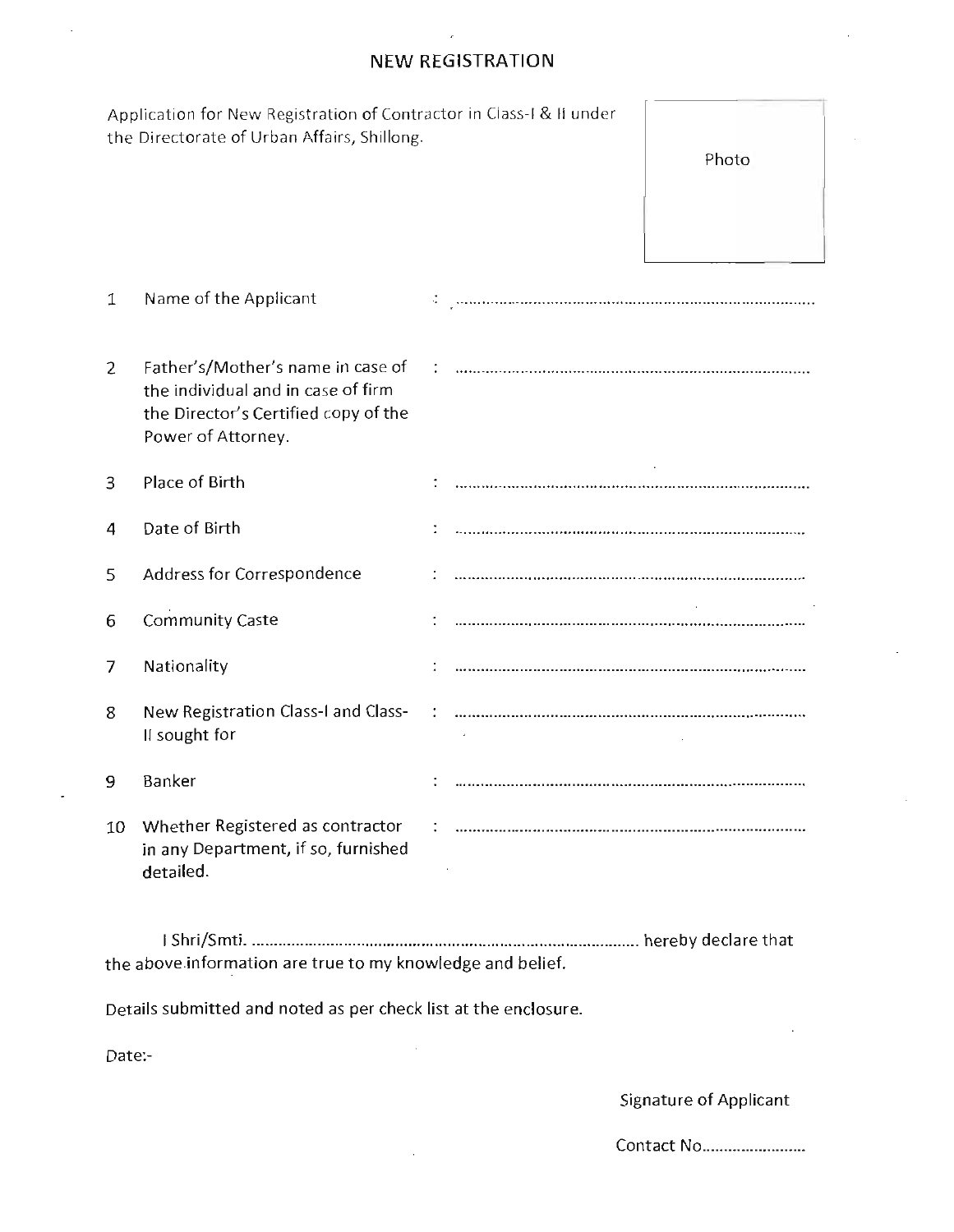## CHECK LIST WHILE SUBMITTING APPLICATION FOR NEW REGISTRATION/UPGRADATION

The application should be accompanied with attested copies of the following up-to-date documents:-

- 1. Copy of Clearance Certificates for Professional Tax, VAT/Income Tax/Sale Tax, Labour License and Registration under Contract Labour (Regulation & Abolition) Act, 1970, Registration under the Inter State Migrant Workmen (Regulation of Employment & condition of service Act) 1979 and Rules, Registration under Building and other construction Workers Welfare Board (Regulation of Employment and conditions of service) Rules 2008 for the year 2017-18 and Xerox copy of Pan Card, Original Certificate should be produced at the time of submission of the application for necessary verification.
- 2. Non-Tribal Contractors will have to produce the attested copy of Trading License and copy of Cast Certificate duly issued by Competent Authority for the year 2017-18.
- 3. Attested Copy of Scheduled Tribe/Scheduled Caste Certificate.
- 4. Attested Copy of Election Photo Identity Card (EPIC) copy.
- 5. Financial Sound Certificate from Financial Institution.
- 6. Character Certificate from the concerned agency/Public leader/Gazetted officer.
- 7. 4(four) Nos. of recent passport size photograph 3.5cm x 3.5 cm duly attested.
- 8. Attested copies of Work Order(s) and Work Experience/work done duly verified by the competent Authority.
- 9. Attested copies of the Completion Certificate of the work done earlier from the Competent Authority.
- 10. Attested copy of the documents of tools and plants like concrete Mixer/Grinder, Vibrator etc., and true copy of Registration of the truck(s) in case of Class-I contractor.
- 11. Name (s) of technically qualified and experienced person(s) as mentioned in the detailed criteria's for Registration.
- 12. Attested copy of Certificate of last Registration in case of upgradation contractors.
- 13. Attested copy of Certificate of Last Registration No. from other Government Department in case of New applicant.
- 14. Renewal of Registration for both Class-I and Class-II contractors should be made regularly at the beginning of every Financial Year. Non-renewal of registration for 2(two) consecutive years at the stretch the registration shall be treated as cancelled.
- 15. Court Fee Stamps @  $\overline{5}100$ /- and  $\overline{5}75$ /- for Class-I and Class-II respectively to be affixed.
- 16. Application should give a proper postal address with Pin Code.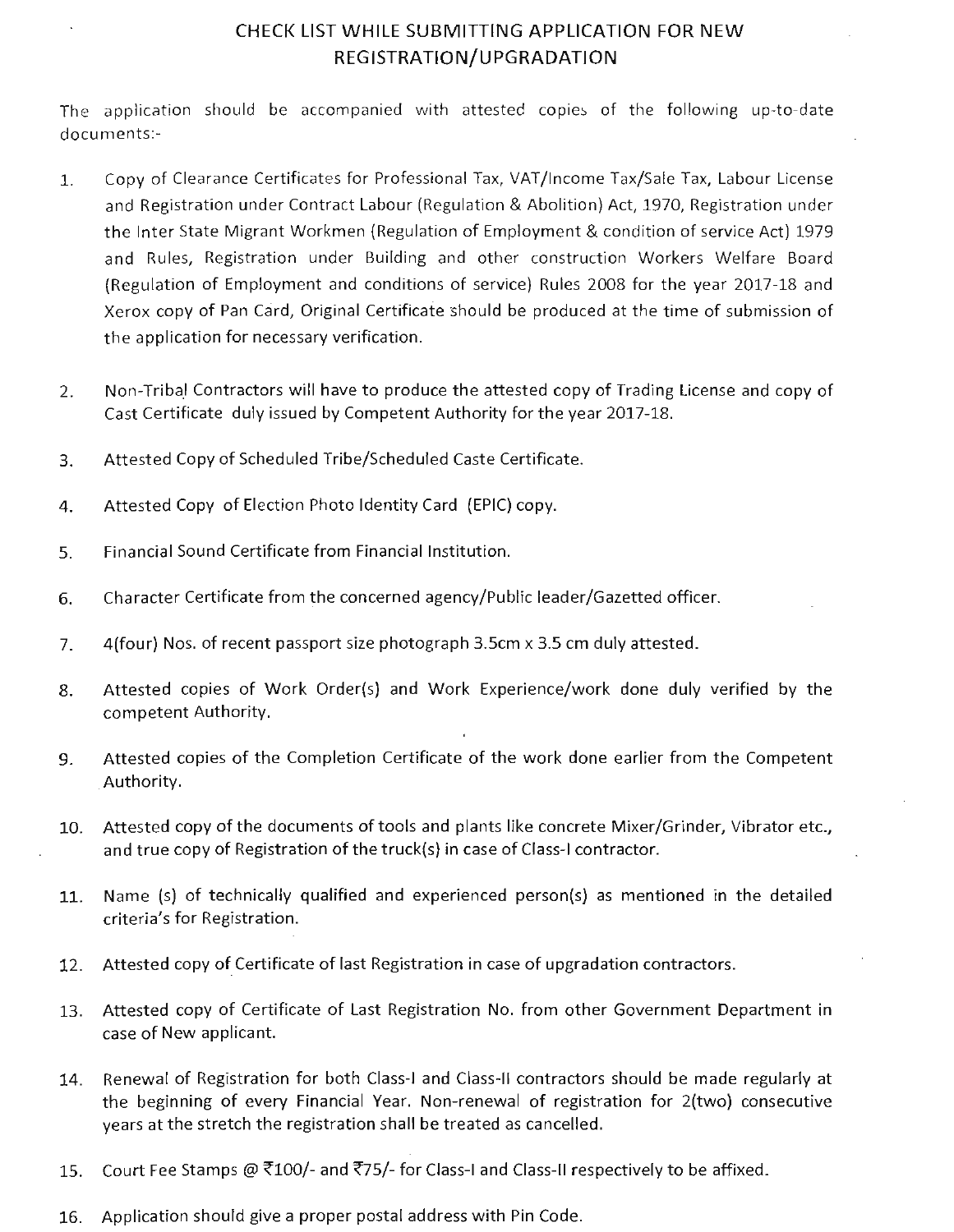### DETAil CRITERIA FOR NEW REGISTRATION/UPGRADATION

The application should be accompanied with attested copies of up-to-date Sale Tax Certificate, Professional, Labour License and Registration under Contract Labour (Regulation and Abolition) Act, 1970 as well as Registration under the Inter State Migrant Workmen (Regulation of Employment and conditions of service Act 1979 and Rules) and Trading License ( for Non-Tribal Contractors), Schedule Tribe/Schedule Caste Certificate and 4{four) copies of latest passport size photographs duly attested. Elector Photo Identity Card (EPIC) copy. Pan Card etc. Besides these, the following documents should also be enclosed.

- 1. Attested copies of Work Experience/Statement, Work Order along with the Completion Certificate for the work done earlier in different Department from the Competent Authority.
- 2. Financially sound Certificate from Financial Institution.
- 3. Character Certificates from the concerned Agency/Public lenders/Gazetted Officer.
- 4. The applicant for Class-I Contractor should furnish the documents for the tools and plants like concrete Mixture/Grinder, Vibrators etc., and true copy of Registration of the Truck{s) should be enclosed. -
- 5. The applicant for Class-I Contractors should also furnish the names of technically qualified and experienced person{s) having degree not below the Diploma Certificate in Civil Engineering engaged by them for supervising their works.
- 6. For Class-III Contractors who wish to be upgraded to Class-II category, should be registered with the Department consecutively for the last three years and should also fulfill other conditions under Class-II so is in the case of Class-II contractors who desire to be upgraded to Class-I contractors.

| <b>Category Class</b> | <b>Security Deposit for</b><br><b>Registration under</b><br><b>General Category</b> | <b>Security Deposit for</b><br><b>Registration under</b><br>SC/ST | <b>New Registration</b><br>Fees |
|-----------------------|-------------------------------------------------------------------------------------|-------------------------------------------------------------------|---------------------------------|
| Class-I               | ₹30,000.00                                                                          | ₹15,000.00                                                        | ₹1,000.00                       |
| <b>Class-II</b>       | ₹20,000.00                                                                          | ₹10,000.00                                                        | ₹ 500.00                        |

The Security Deposit for New Registration is as follows:-

Upon approval of the application for Registration, Security Deposit should be deposited in the form of National Saving Certificate/Term Deposit from Financial Institution only pledged in favour of the Director, Urban Affairs, Meghalaya, Shillong.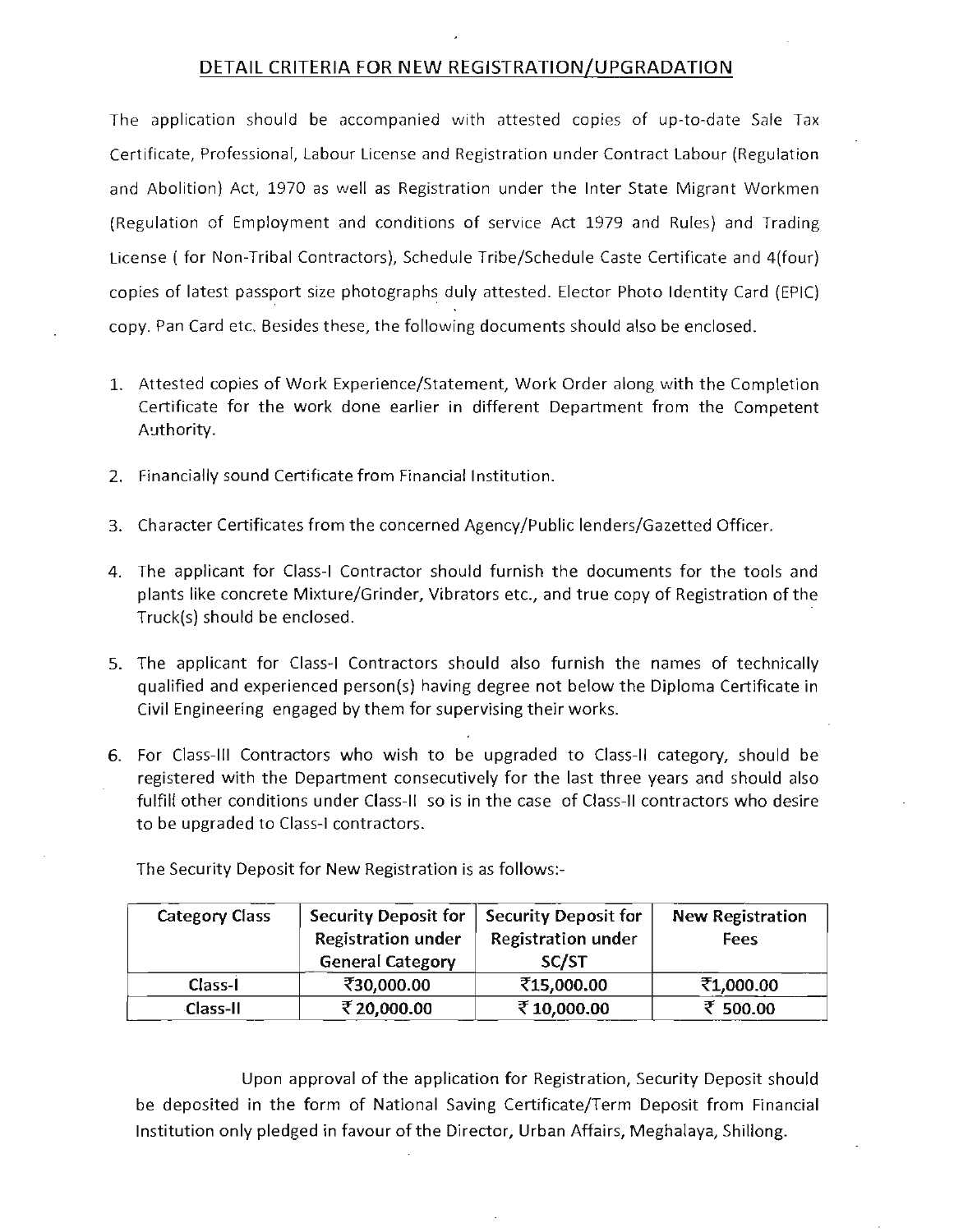## **RENEWAL**

Application for Renewal Registration of Contractor in Class-I & II under the Directorate of Urban Affairs, Shillong.  $\frac{1}{2}$ 

|                                                                 |                                                                                                                                    |  |                               | Photo      |  |  |  |  |
|-----------------------------------------------------------------|------------------------------------------------------------------------------------------------------------------------------------|--|-------------------------------|------------|--|--|--|--|
|                                                                 |                                                                                                                                    |  |                               |            |  |  |  |  |
| 1                                                               | Name of the Applicant                                                                                                              |  |                               |            |  |  |  |  |
| 2.                                                              | Father's/Mother's name in case of the<br>individual and in case of firm the Director's<br>Certified copy of the Power of Attorney. |  |                               |            |  |  |  |  |
| 3.                                                              | Place of Birth                                                                                                                     |  |                               |            |  |  |  |  |
| 4.                                                              | Date of Birth                                                                                                                      |  |                               |            |  |  |  |  |
| 5.                                                              | Address for Correspondence                                                                                                         |  |                               |            |  |  |  |  |
| 6.                                                              | <b>Community Caste</b>                                                                                                             |  |                               |            |  |  |  |  |
| 7.                                                              | Nationality                                                                                                                        |  |                               |            |  |  |  |  |
| 8.                                                              | Class for which New/Renewal of<br>Registration sought.                                                                             |  |                               |            |  |  |  |  |
| 9.                                                              | Banker                                                                                                                             |  |                               |            |  |  |  |  |
| 10.                                                             | Last year Registration No.                                                                                                         |  |                               |            |  |  |  |  |
| that the above information are true to my knowledge and belief. |                                                                                                                                    |  |                               |            |  |  |  |  |
| Date:-                                                          | Details submitted and noted as per check list at the enclosure.                                                                    |  |                               |            |  |  |  |  |
|                                                                 |                                                                                                                                    |  | <b>Signature of Applicant</b> |            |  |  |  |  |
|                                                                 |                                                                                                                                    |  |                               | Contact No |  |  |  |  |